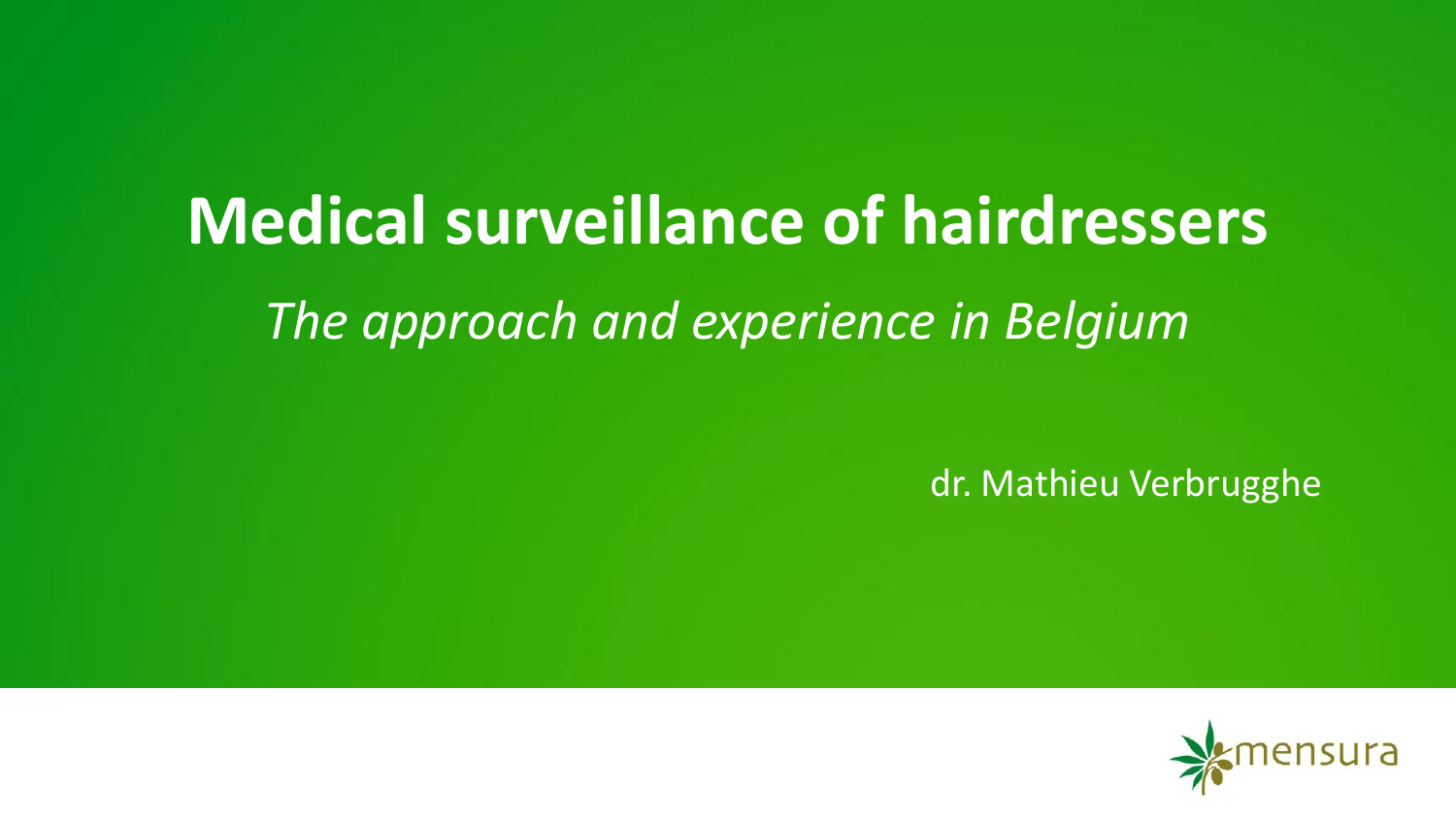

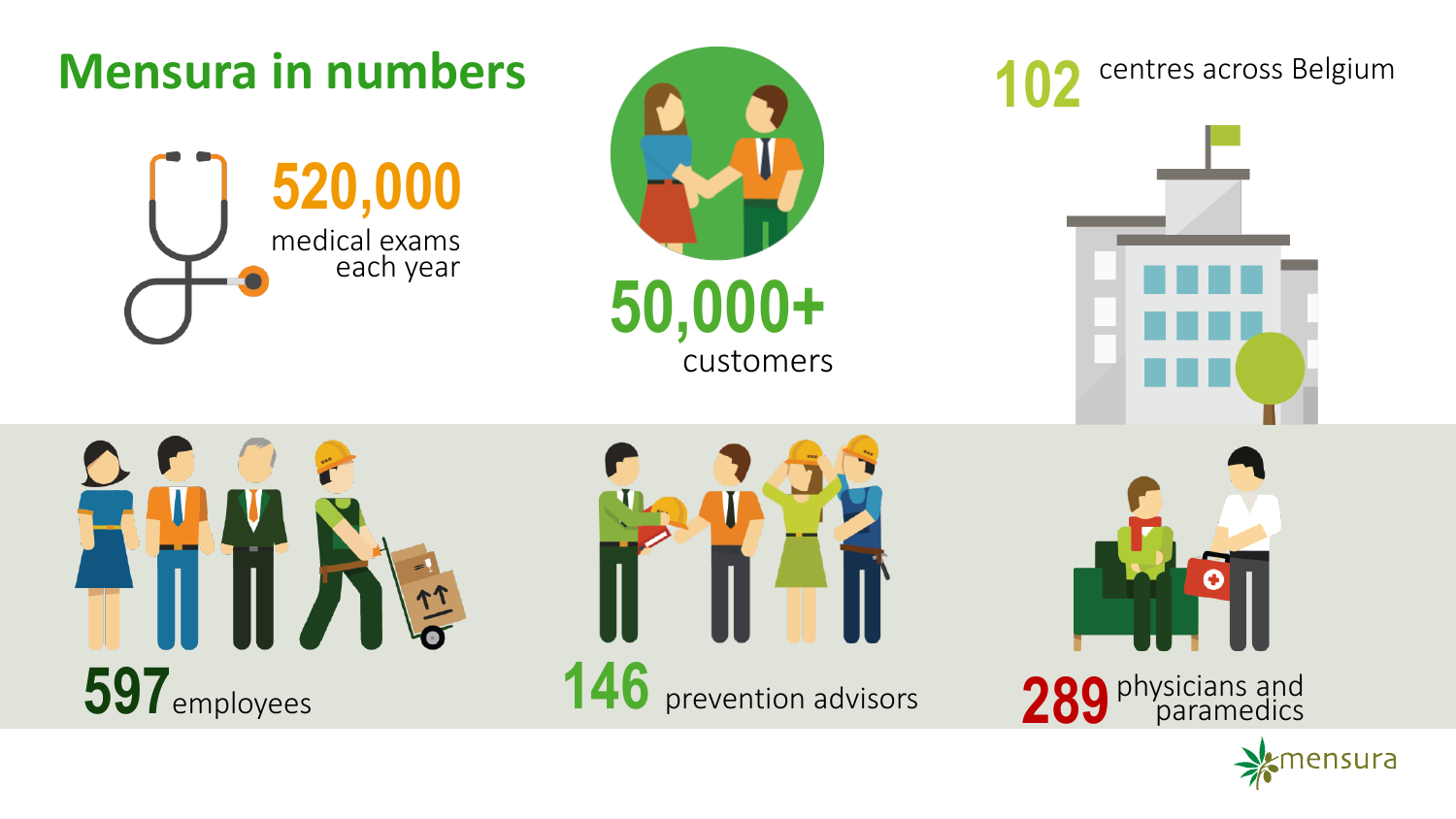# **Content**

- Legislation
- Medical surveillance
- Figures
- Conclusions

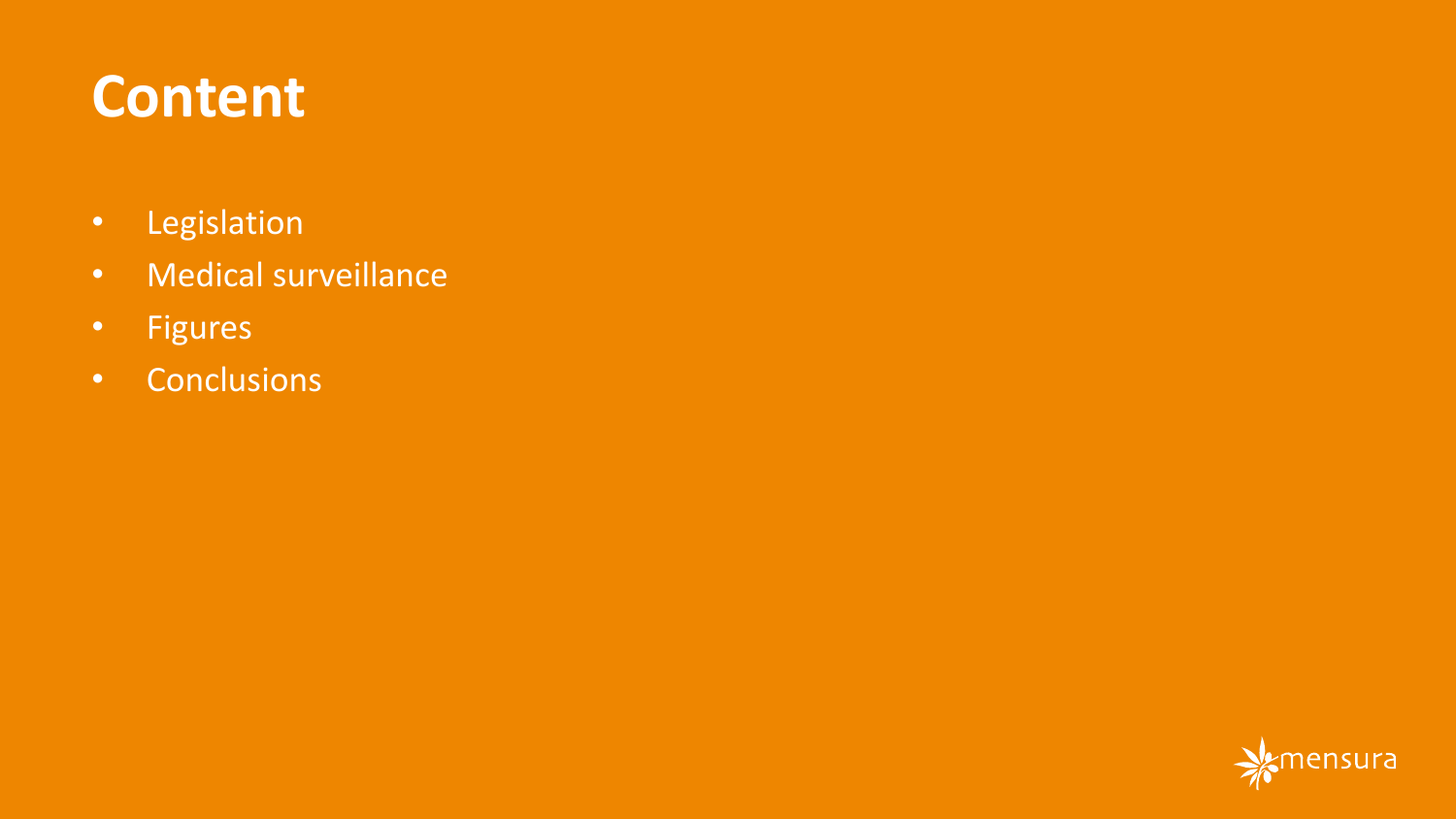## **Legislation**

• **Law on Well-being at Work (4 August 1996)**

One codex including:

- -Dynamic Risk Management
- -Biological Agents
- -Chemical Agents
- -Occupational Health Surveillance





#### • **Federal Agency for Occupational Risks**

codes:

**1.202**: Skin disorders in the work environment caused by substances not included in other items **1.305.06.01**: Asthma as a result of specific hypersensitivity caused by substances not included in other headings

**1.606.22**: Conditions affecting the tendons, the tendinous sheaths and the muscular and tendinous insertions of the upper limbs due to excessive strain of these structures by movements of a repetitive nature requiring strength, or by unfavourable positions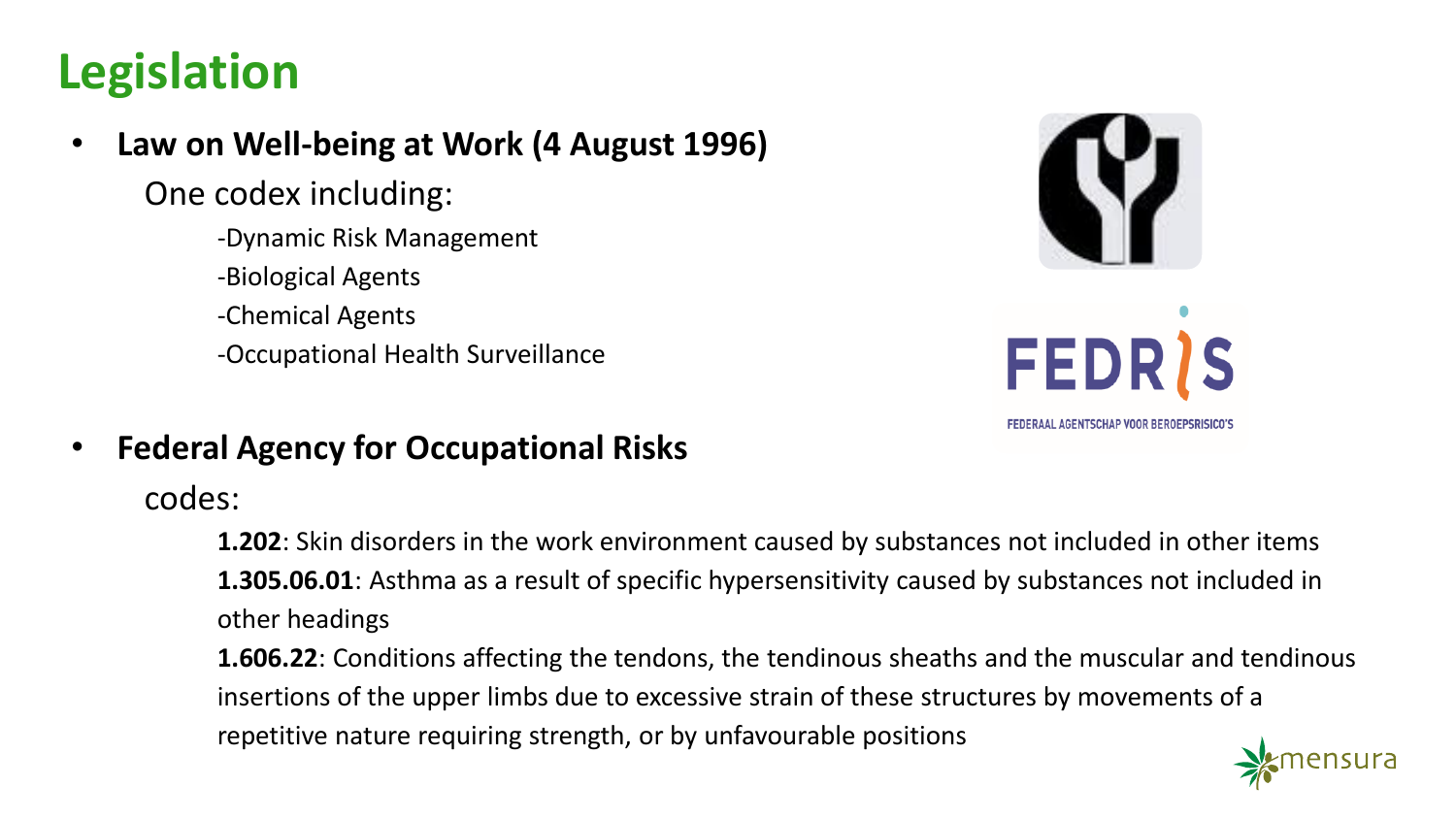## **Medical surveillance – in function of risk analysis**

#### Hairdresser

| <b>Risk code</b> | <b>Description</b>                                                  | <b>Medical Exam</b>                |
|------------------|---------------------------------------------------------------------|------------------------------------|
| 03.04.03.00      | Ergonomic strain                                                    | Questionnaire locomotor complaints |
| 03.04.03.03      | Static load                                                         | Questionnaire locomotor complaints |
| 03.04.03.01      | Repetitive movements                                                | Questionnaire locomotor complaints |
| 03.01.00.00      | Chemical agents                                                     | In function of the product         |
| 03.01.30.00      | Soaps - detergents - surfactants: anionic, cationic<br>and nonionic | Examination of the skin            |
| 03.01.33.10      | Hair and hair fragments                                             | Lung function test                 |
| 03.02.01.00      | <b>Noise</b>                                                        | Audiometry                         |

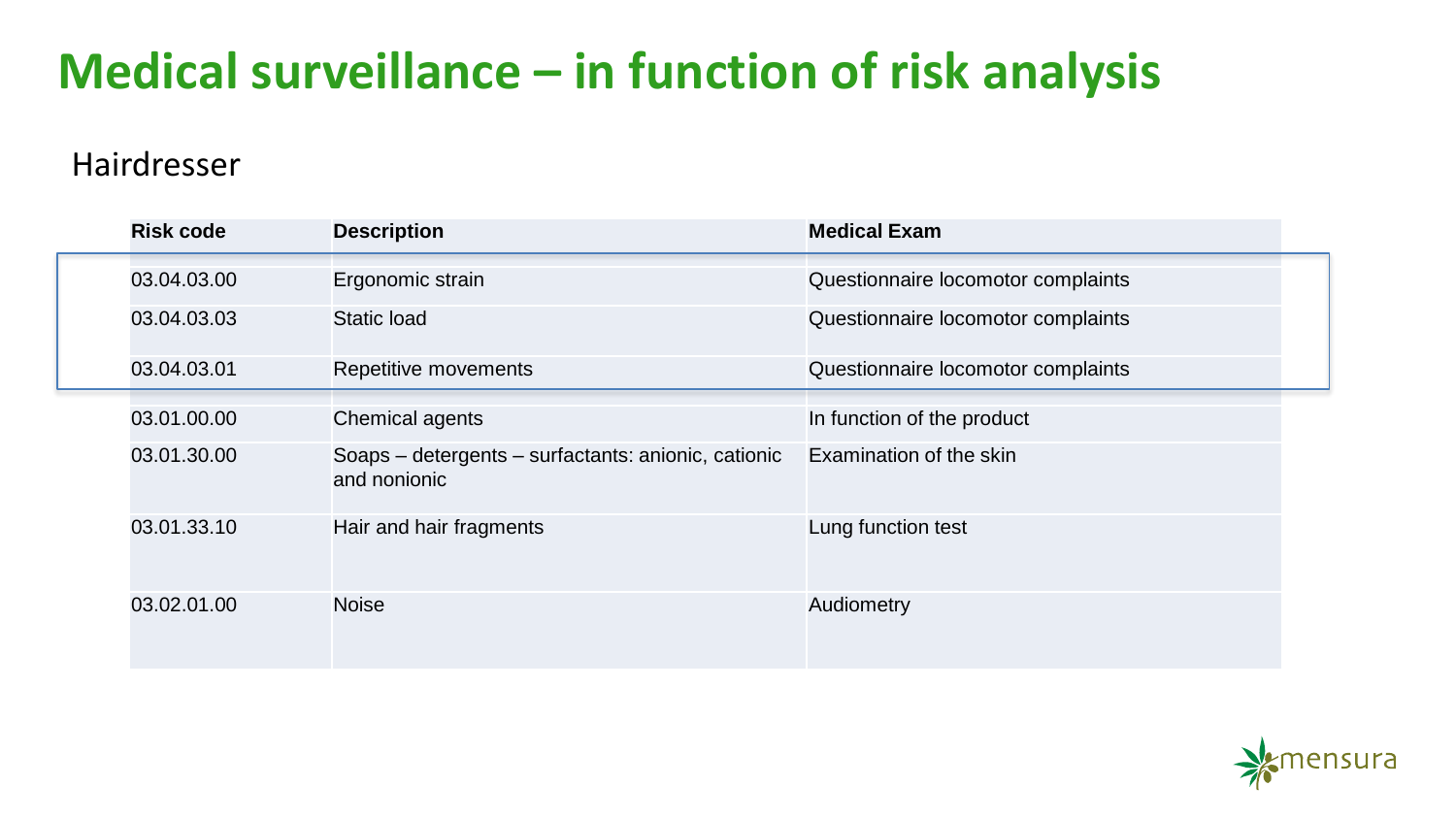## **Figures: General**

- 3029 hairdressers affiliated with Mensura (2756 employers)
- Number of periodic medical examinations 2010-2016



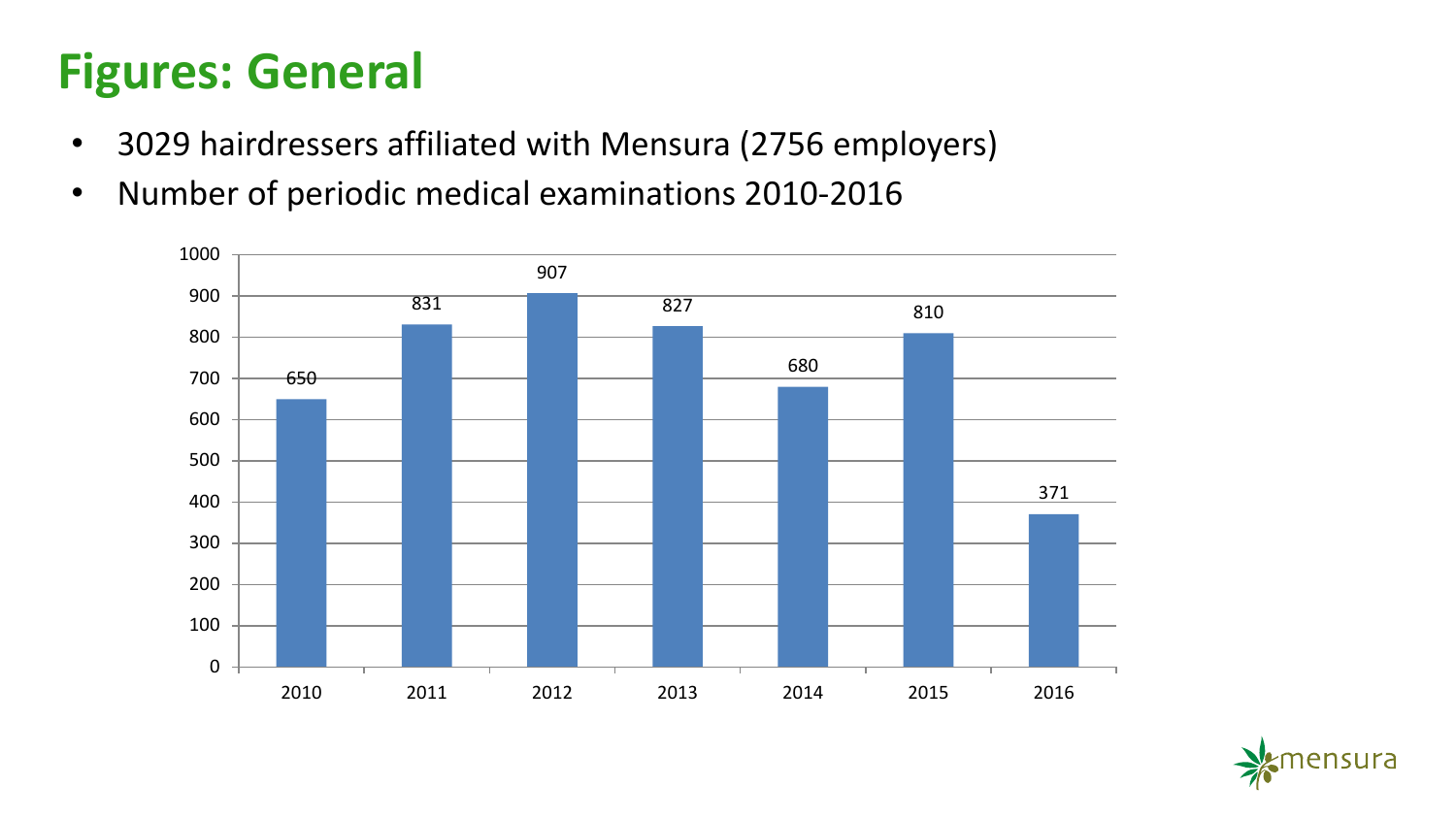### **Figures: Locomotor complaints 2010-2016**



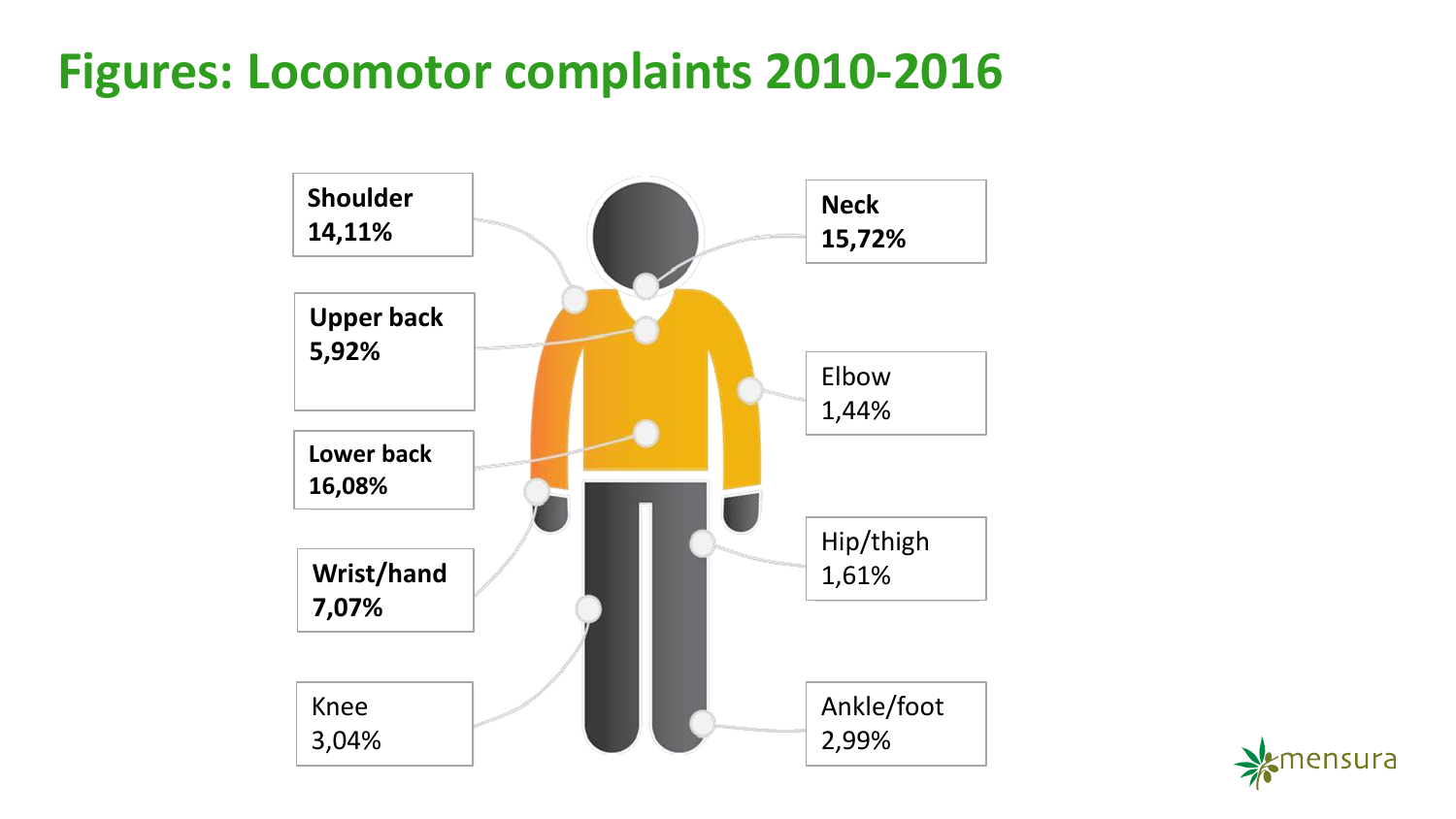### **Figures: Locomotor complaints 2010-2015**

#### **Evolution % locomotor complaints 2010-2015**



ensura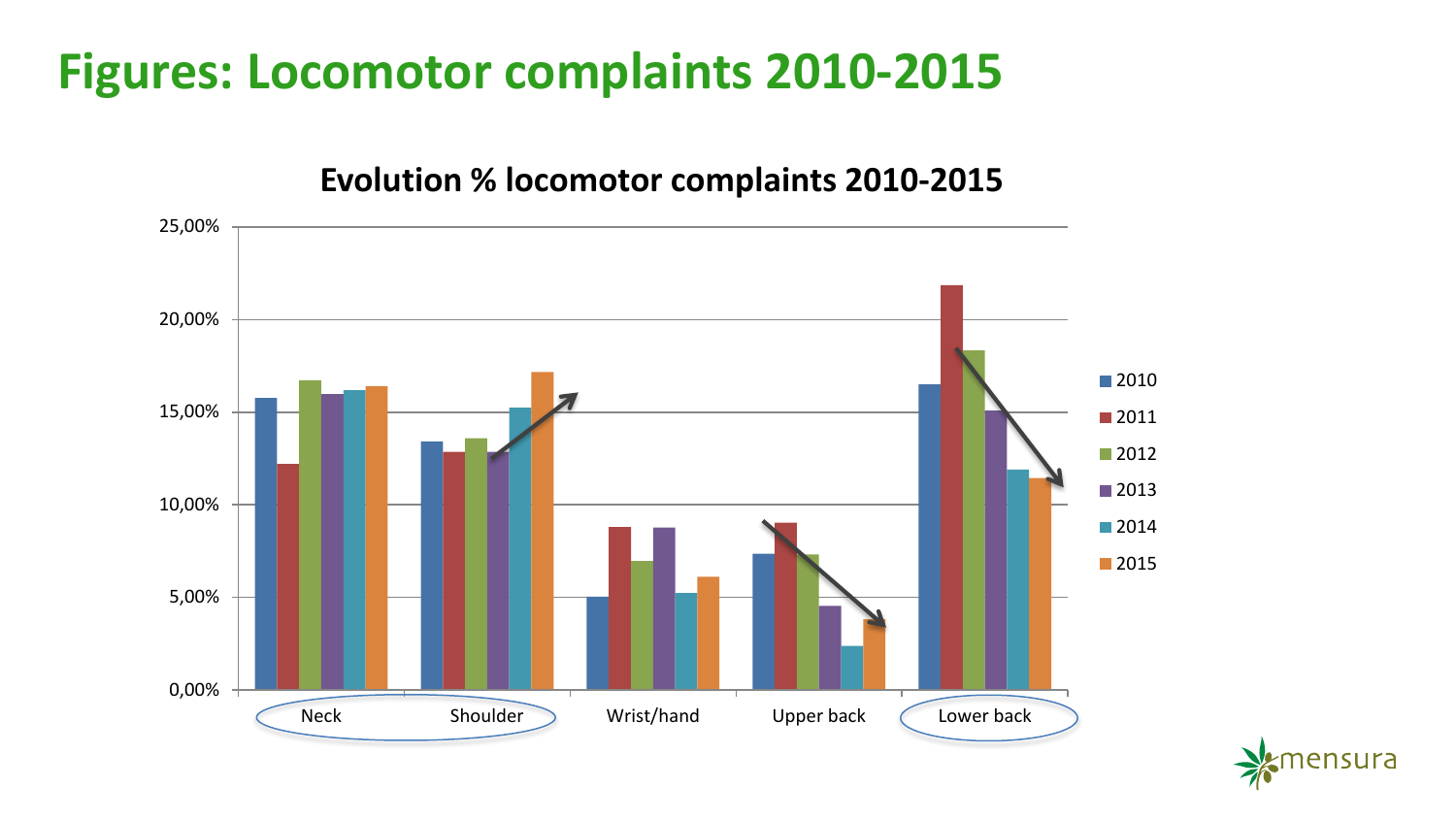### **Figures: Conclusions medical examinations**

- **Periodic medical examinations 2010-2016:**
	- 4896 declared fit
	- 22 declared unfit: 19 temporary and 3 permanent
- **Medical examinations at work resume 2010-2016 (n=28):**
	- 16 declared fit
	- 9 declared unfit: 8 temporary and 1 permanent
	- 3 missing values

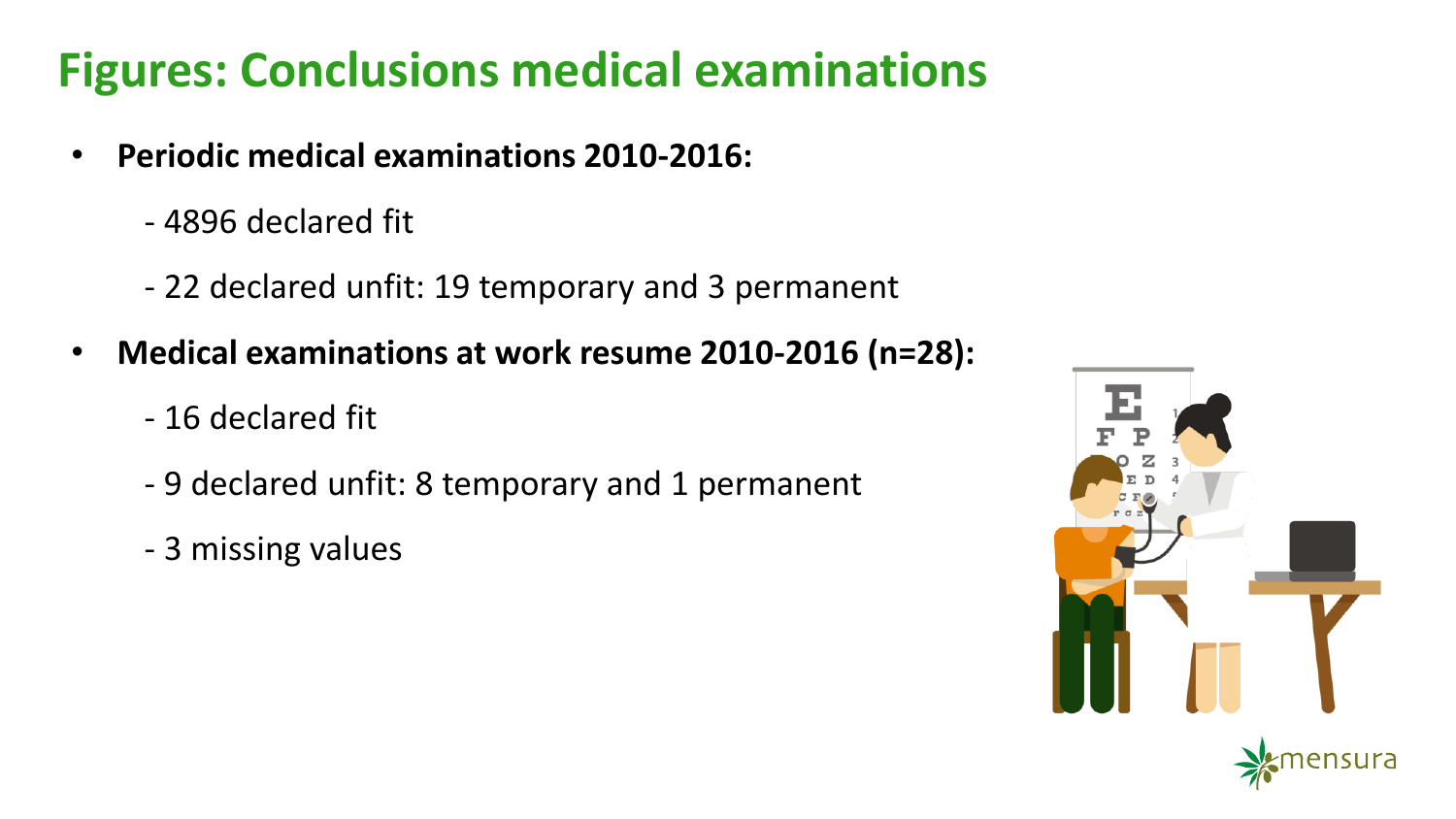# **Figures: Occupational diseases Belgium**

Fund for Occupational Diseases 2016:

- **1.202**: Skin disorders in the work environment caused by substances not included in other items
	- **n=289**
- **1.305.06.01**: Asthma as a result of specific hypersensitivity caused by substances not included in other headings

**n=8**

• **1.606.22**: Conditions affecting the tendons, the tendinous sheaths and the muscular and tendinous insertions of the upper limbs due to excessive strain of these structures by movements of a repetitive nature requiring strength, or by unfavourable positions



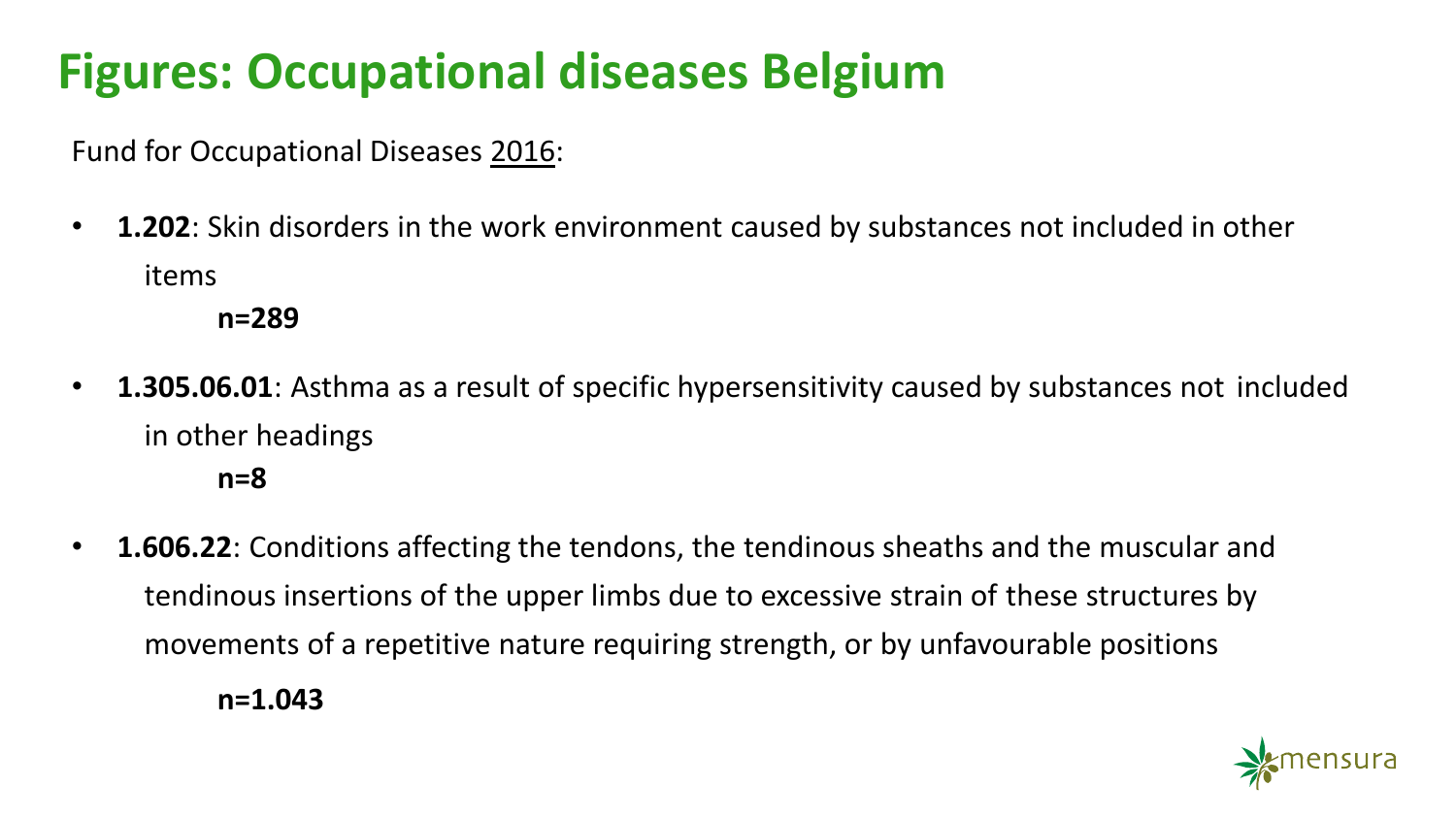## **Figures: Declarations occupational diseases**

Mensura declarations of occupational diseases of hairdressers to the Fund for

Occupational Diseases (2012-2016):

- 1.606.22 (tendons): 1
- 1.701 (latex allergy): 1
- 1.305.06.01 (asthma): 4
- 1.202 (skin disorders): 12

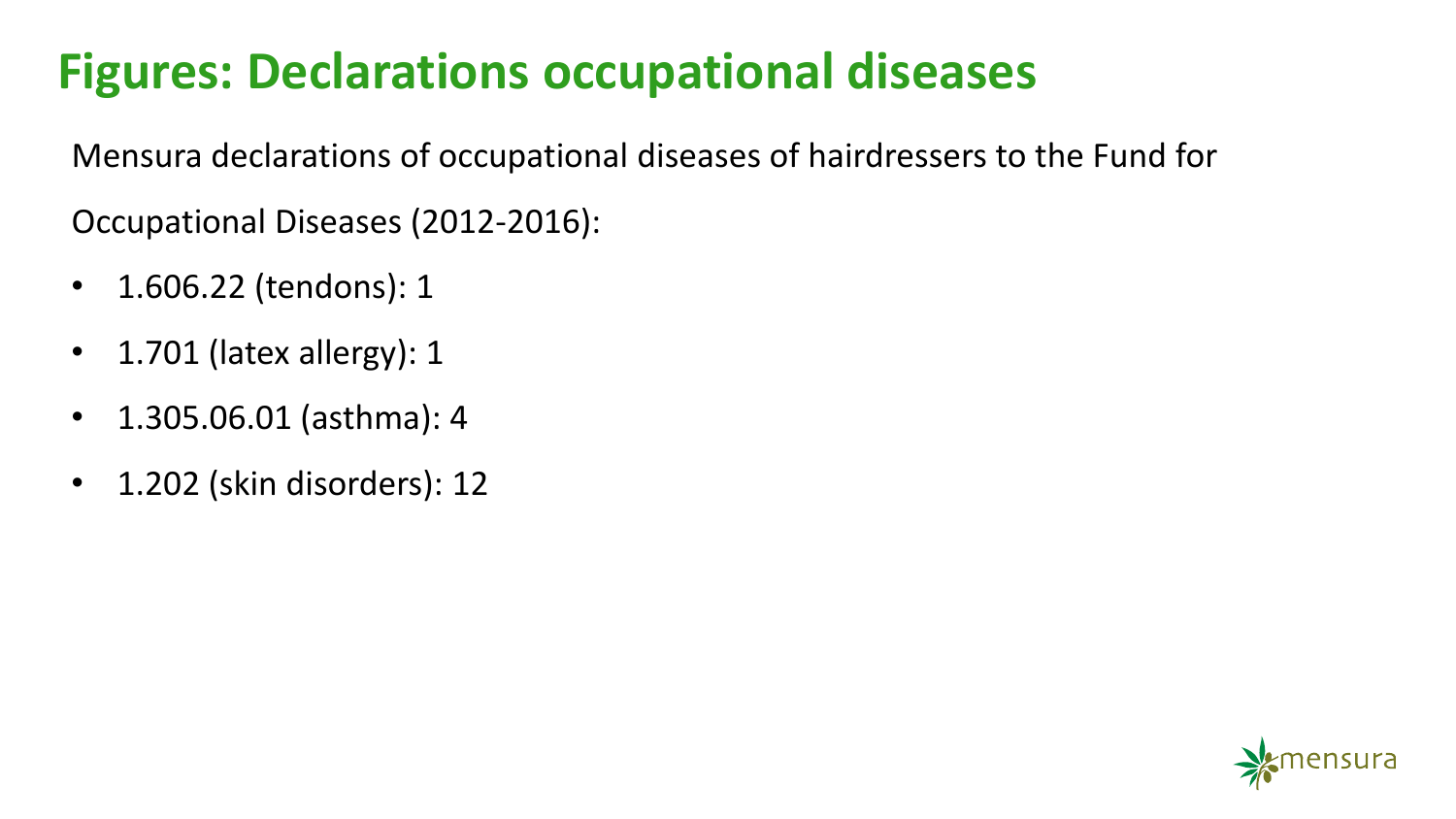#### **Conclusions**

- Lower back pain, shoulder and neck pain, and wrist/hand pain are frequently reported among hairdressers
- Decrease in lower and upper back complaints increase in shoulder complaints
- Small number of medical examinations at work resume  $(≥ 1$  month on sick leave)
- High recovery rate